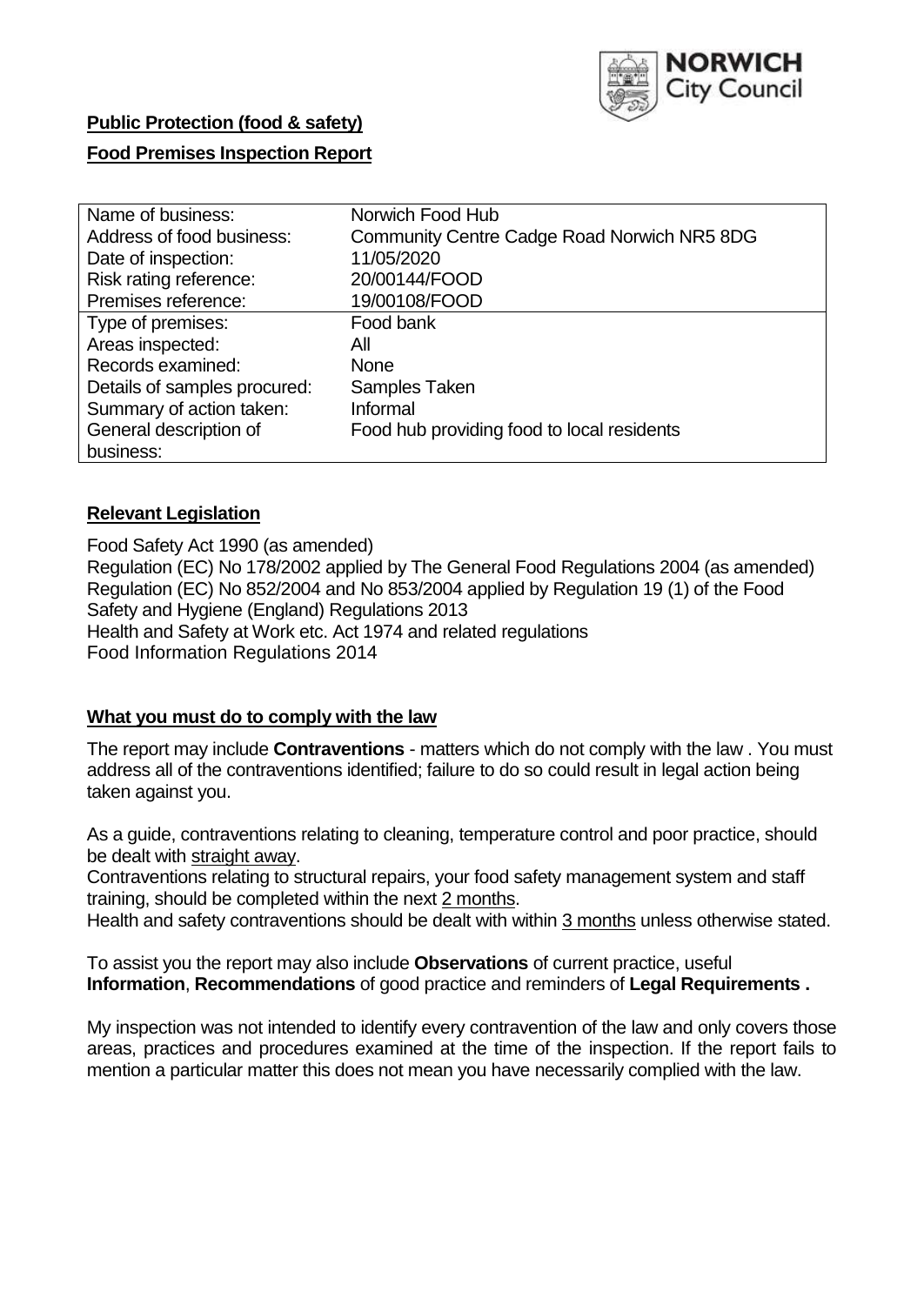# **FOOD SAFETY**

### **How we calculate your Food Hygiene Rating:**

The food safety section has been divided into the three areas which you are scored against for the hygiene rating: 1. food hygiene and safety procedures, 2. structural requirements and 3. confidence in management/control procedures. Each section begins with a summary of what was observed and the score you have been given. Details of how these scores combine to produce your overall food hygiene rating are shown in the table.

| <b>Compliance Area</b>                     |          |    |    | <b>You Score</b> |                |    |           |    |                |  |  |
|--------------------------------------------|----------|----|----|------------------|----------------|----|-----------|----|----------------|--|--|
| Food Hygiene and Safety                    |          |    |    | $\Omega$         | 5              | 10 | 15        | 20 | 25             |  |  |
| <b>Structure and Cleaning</b>              |          |    |    | $\Omega$         | 5              | 10 | 15        | 20 | 25             |  |  |
| Confidence in management & control systems |          |    |    | $\Omega$         | 5              | 10 | 15        | 20 | 30             |  |  |
|                                            |          |    |    |                  |                |    |           |    |                |  |  |
| <b>Your Total score</b>                    | $0 - 15$ | 20 |    | $25 - 30$        | $35 - 40$      |    | $45 - 50$ |    | > 50           |  |  |
| <b>Your Worst score</b>                    | 5        | 10 | 10 |                  | 15             |    | 20        |    | $\blacksquare$ |  |  |
|                                            |          |    |    |                  |                |    |           |    |                |  |  |
| <b>Your Rating is</b>                      | 5        |    |    | 3                | $\overline{2}$ |    |           |    | $\overline{0}$ |  |  |

Your Food Hygiene Rating is 4 - a good standard



# **1. Food Hygiene and Safety**

Food hygiene standards are high. You demonstrated a very good standard of compliance with legal requirements. You have safe food handling practices and procedures and all the necessary control measures to prevent cross-contamination are in place. Some minor contraventions require your attention. **(Score 5)**

# Contamination risks

**Observation** I was pleased to see you were able to demonstrate effective controls to prevent cross-contamination.

# Hand-washing

**Contravention** The following indicated that hand-washing was not suitably managed:

• No plug to sink used for wash hand washing.

**Information** Handwashing is required:

- \* before handling ready-to-eat food
- \* after touching raw food and its packaging, including unwashed fruit and vegetables
- \* after a break/smoking
- \* after going to the toilet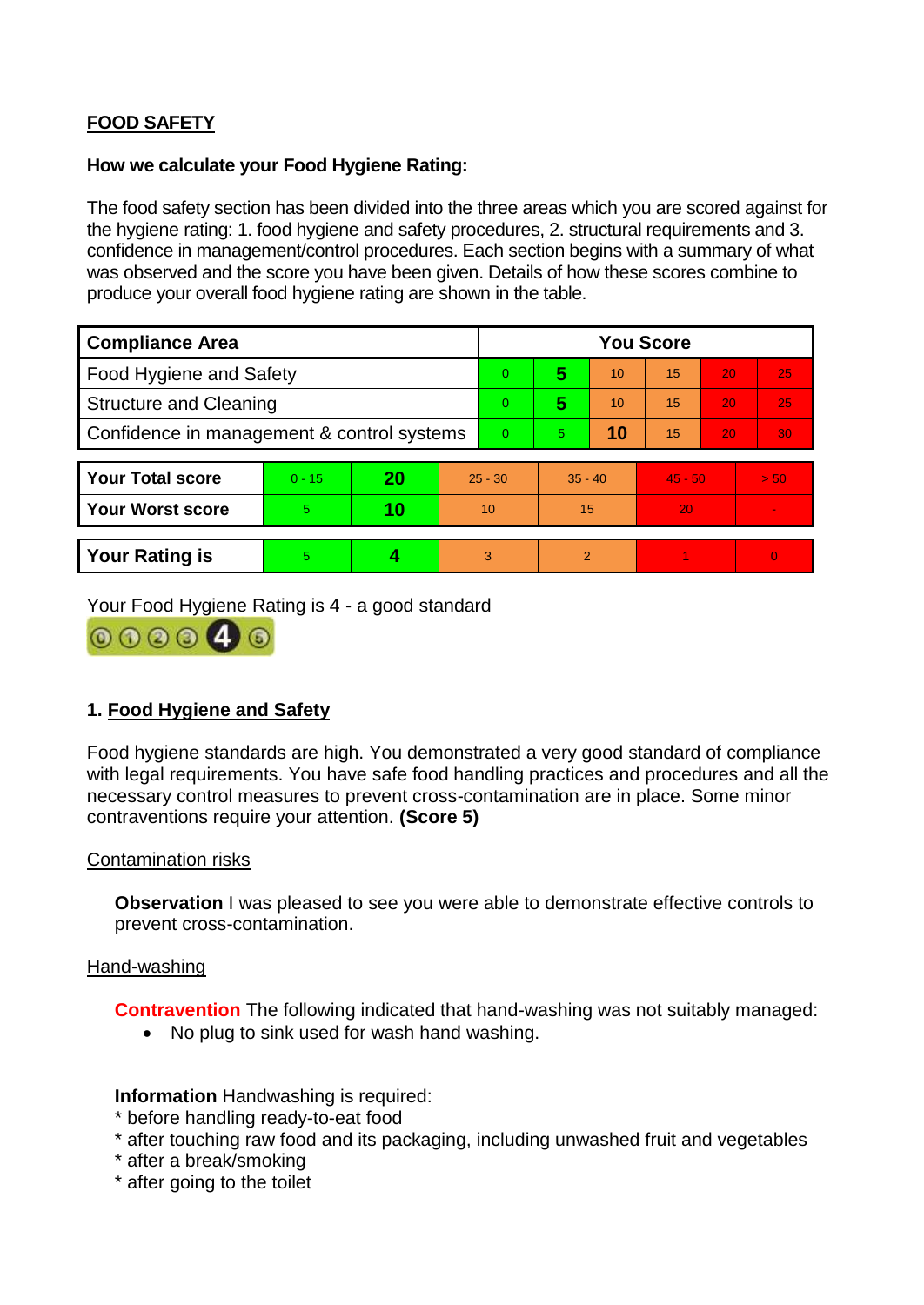- \* after cleaning
- \* after removing waste
- \* after blowing your nose

# **2. Structure and Cleaning**

The structure facilities and standard of cleaning and maintenance are all of a good standard and only minor repairs and/or improvements are required. Pest control and waste disposal provisions are adequate. The minor contraventions require your attention. **(Score 5)**

# Cleaning of Structure

**Observation** The kitchen had been generally well maintained and the standard of cleaning was good.

# Cleaning Chemicals / Materials / Equipment and Methods

**Observation** I was pleased to see that the premises was kept clean and that your cleaning materials, methods and equipment were able to minimise the spread of harmful bacteria between surfaces.

# Maintenance

**Contravention** The following had not been suitably maintained and must be repaired or replaced:

- Chipped melamine shelf
- worn and / or peeling paint

# **3. Confidence in Management**

There are generally satisfactory food safety controls in place although there is evidence of some non-compliance with the law. All the significant food hazards are understood and controls are in place. You are progressing towards a written food safety management system. The contraventions require your attention; although not critical to food safety they may become so if not addressed. **(Score 10)**

# Type of Food Safety Management System Required

**Contravention** You are a low risk business and do not have a food safety management system or what you have in place is not suitable given the food risks associated with your business. You still require a minimum amount of documentation. This might include your hygiene rules, pest control reports, a staff illness and exclusion policy, a cleaning schedule, date coding, temperature checks of display chillers, and handover diary etc.